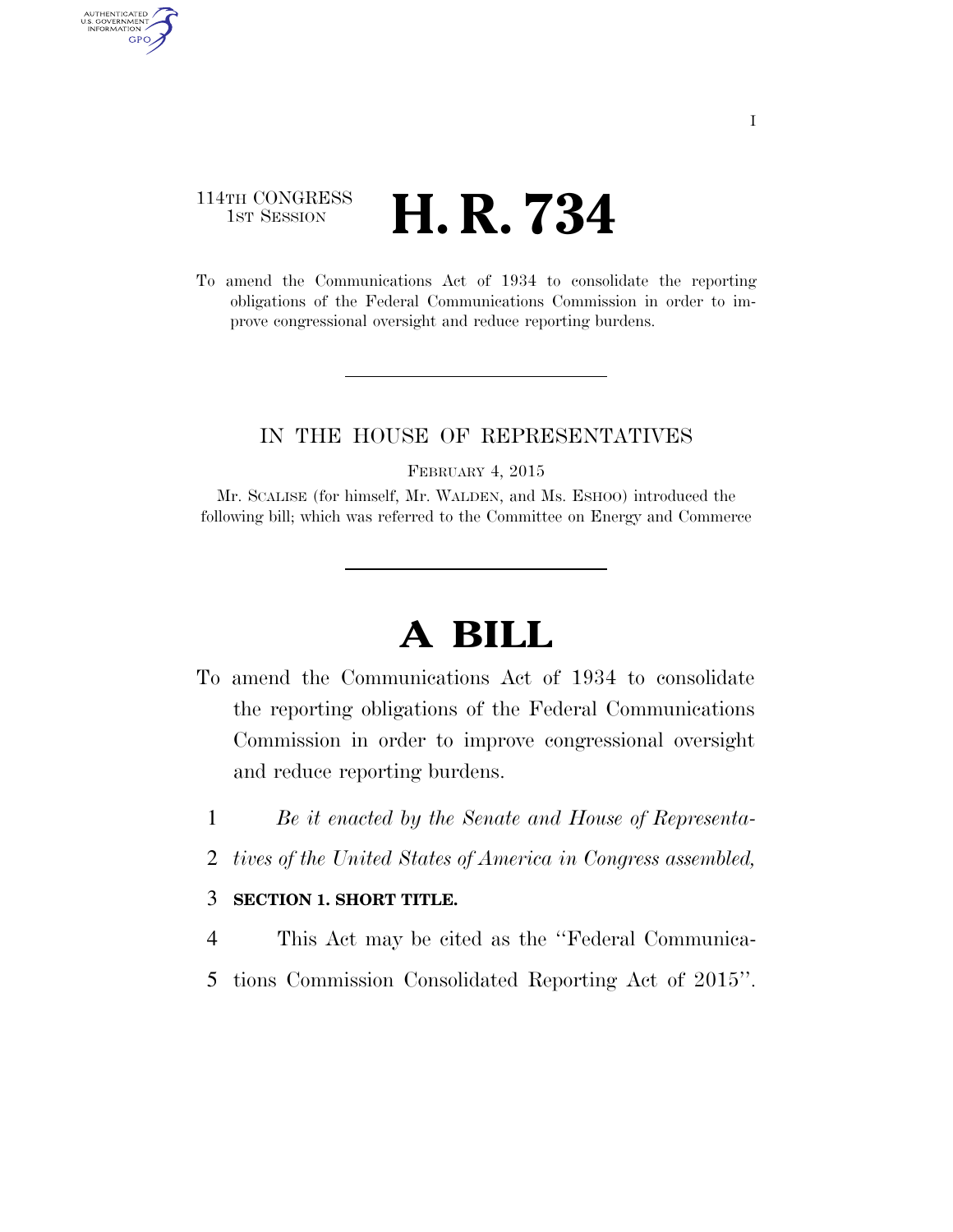## **SEC. 2. COMMUNICATIONS MARKETPLACE REPORT.**

 Title I of the Communications Act of 1934 (47 U.S.C. 151 et seq.) is amended by adding at the end the following:

## **''SEC. 13. COMMUNICATIONS MARKETPLACE REPORT.**

 $\frac{6}{100}$  ''(a) In GENERAL.—In the last quarter of every even- numbered year, the Commission shall publish on its website and submit to the Committee on Energy and Com- merce of the House of Representatives and the Committee on Commerce, Science, and Transportation of the Senate a report on the state of the communications marketplace. ''(b) CONTENTS.—Each report required by sub-section (a) shall—

 $\frac{1}{2}$  (1) assess the state of competition in the com- munications marketplace, including competition to deliver voice, video, audio, and data services among providers of telecommunications, providers of com- mercial mobile service (as defined in section 332), multichannel video programming distributors (as de- fined in section 602), broadcast stations, providers of satellite communications, Internet service pro- viders, and other providers of communications serv-ices;

24  $(2)$  assess the state of deployment of commu- nications capabilities, including advanced tele-communications capability (as defined in section 706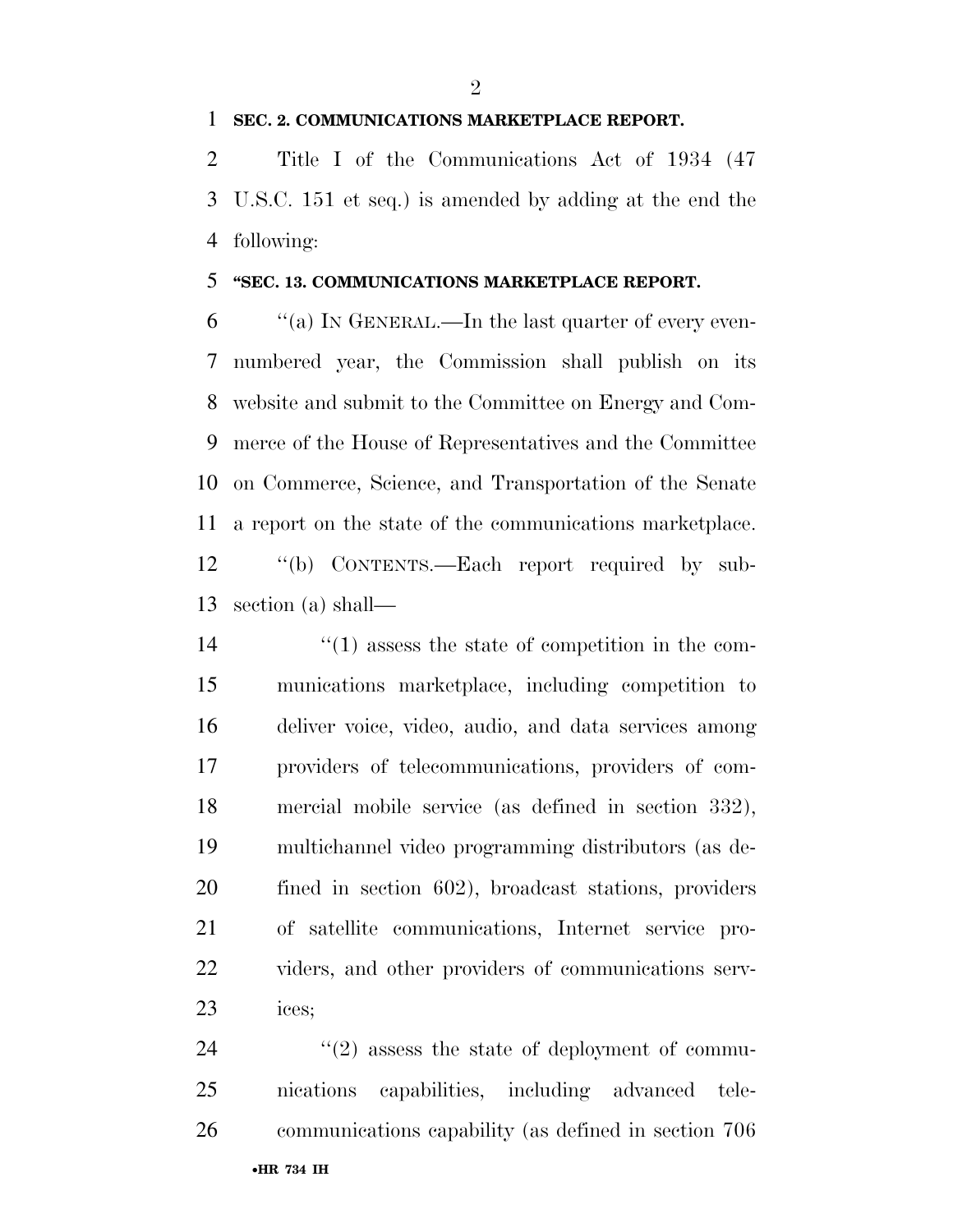of the Telecommunications Act of 1996 (47 U.S.C. 1302)), regardless of the technology used for such deployment, including whether advanced tele- communications capability is being deployed to all Americans in a reasonable and timely fashion;

 ''(3) assess whether laws, regulations, or regu- latory practices (whether those of the Federal Gov- ernment, States, political subdivisions of States, In- dian tribes or tribal organizations (as such terms are defined in section 4 of the Indian Self-Determination and Education Assistance Act (25 U.S.C. 450b)), or foreign governments) pose a barrier to competitive entry into the communications marketplace or to the competitive expansion of existing providers of com-munications services;

 ''(4) describe the agenda of the Commission for the next 2-year period for addressing the challenges and opportunities in the communications market- place that were identified through the assessments under paragraphs (1) through (3); and

21 ''(5) describe the actions that the Commission has taken in pursuit of the agenda described pursu- ant to paragraph (4) in the previous report sub-mitted under this section.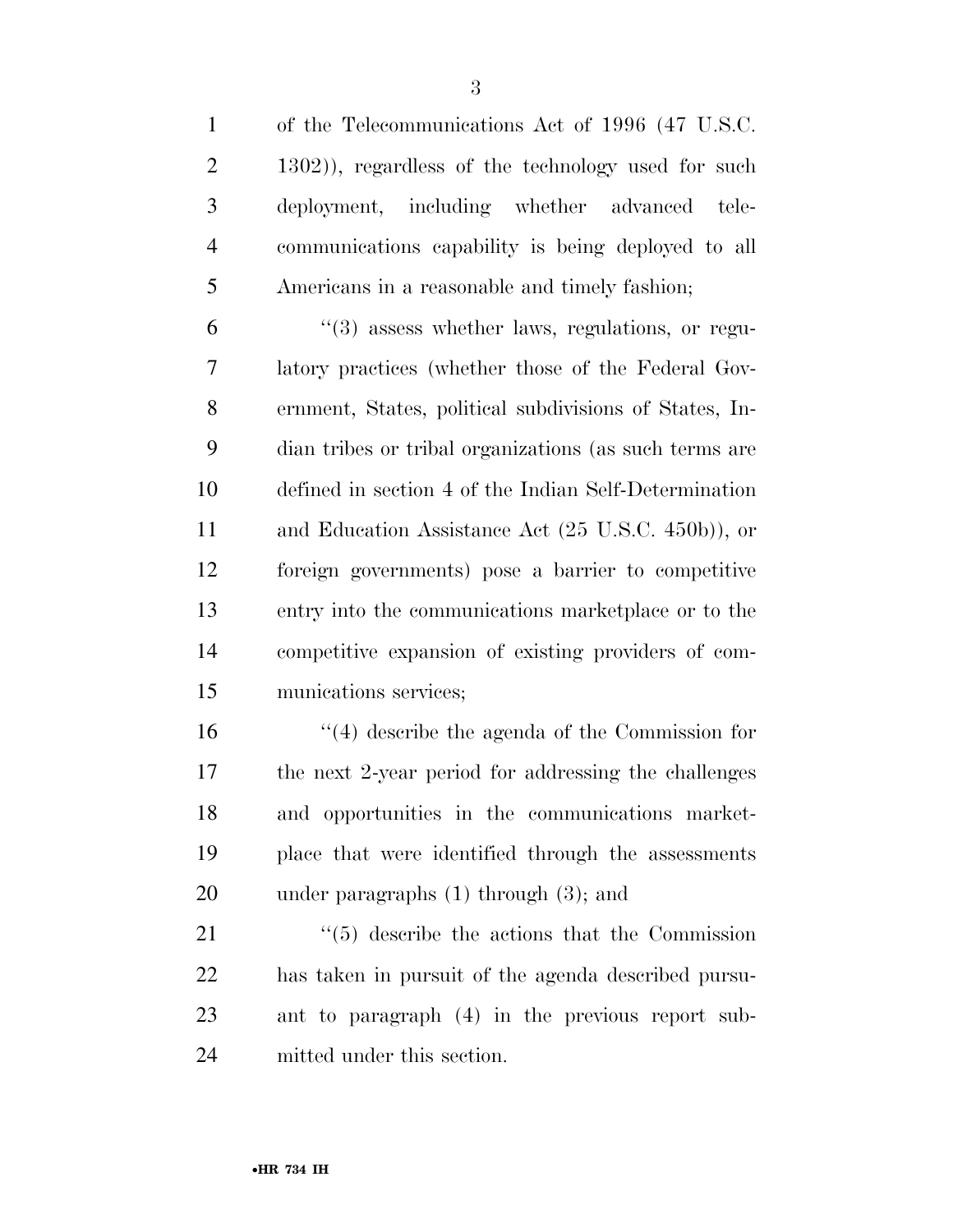''(c) EXTENSION.—If the President designates a Commissioner as Chairman of the Commission during the last quarter of an even-numbered year, the portion of the report required by subsection (b)(4) may be published on the website of the Commission and submitted to the Com- mittee on Energy and Commerce of the House of Rep- resentatives and the Committee on Commerce, Science, and Transportation of the Senate as an addendum during the first quarter of the following odd-numbered year.

10 "(d) SPECIAL REQUIREMENTS.—

11 "(1) ASSESSING COMPETITION.—In assessing the state of competition under subsection (b)(1), the Commission shall consider all forms of competition, including the effect of intermodal competition, facili- ties-based competition, and competition from new and emergent communications services, including the provision of content and communications using the Internet.

 ''(2) ASSESSING DEPLOYMENT.—In assessing 20 the state of deployment under subsection  $(b)(2)$ , the Commission shall compile a list of geographical areas that are not served by any provider of ad-vanced telecommunications capability.

24 "(3) INTERNATIONAL COMPARISONS AND DEMO-GRAPHIC INFORMATION.—The Commission may use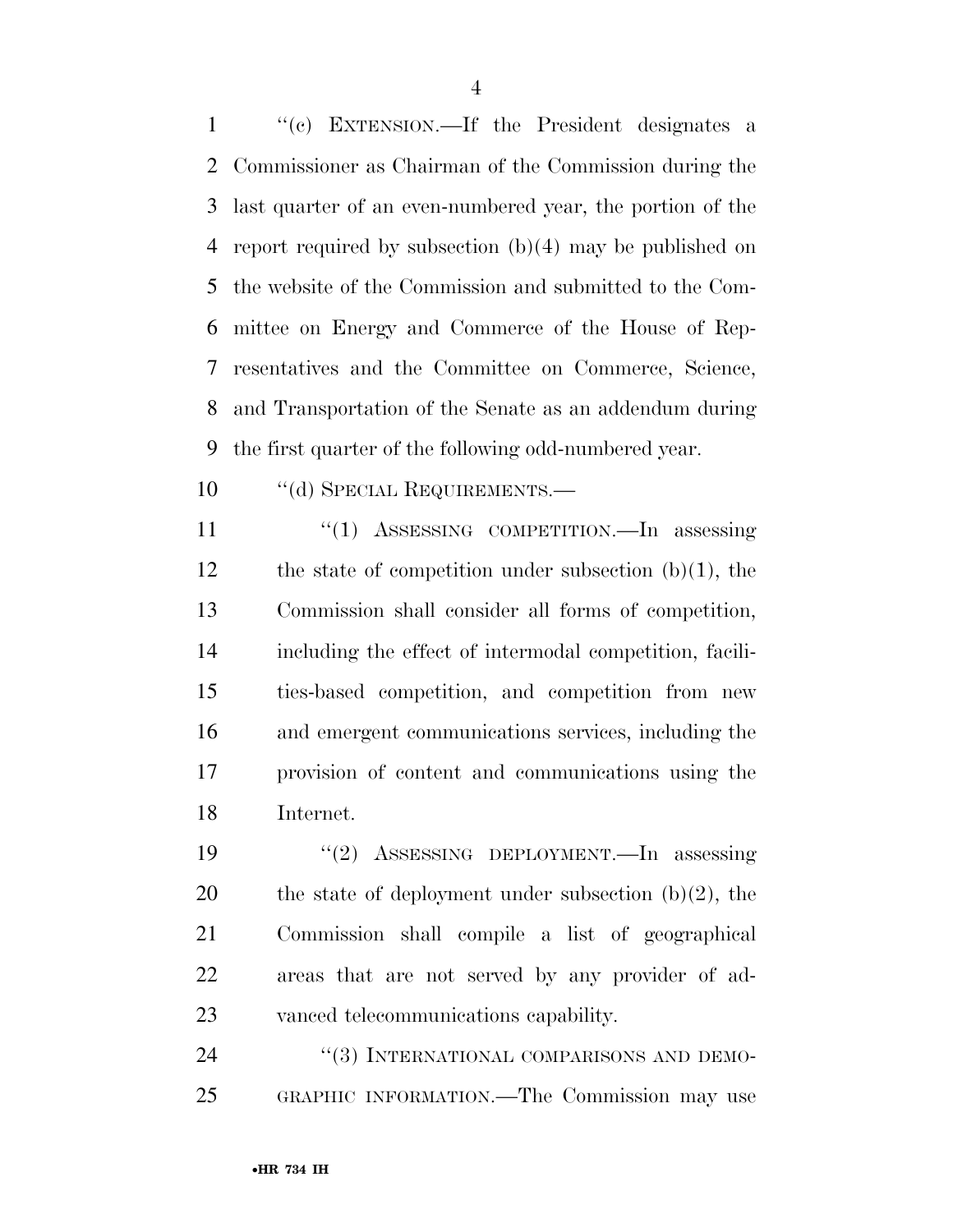readily available data to draw appropriate compari- sons between the United States communications marketplace and the international communications marketplace and to correlate its assessments with demographic information. 6 "(4) CONSIDERING SMALL BUSINESSES.—In as- sessing the state of competition under subsection (b)(1) and regulatory barriers under subsection (b)(3), the Commission shall consider market entry barriers for entrepreneurs and other small busi- nesses in the communications marketplace in accord- ance with the national policy under section 257(b). 13 ''(5) CONSIDERING CABLE RATES.—In assess-14 ing the state of competition under subsection  $(b)(1)$ , the Commission shall include in each report required by subsection (a) the aggregate average total amount paid by cable systems in compensation under section 325 during the period covered by such report.''. **SEC. 3. CONSOLIDATION OF REDUNDANT REPORTS; CON- FORMING AMENDMENTS.**  (a) ORBIT ACT REPORT.—Section 646 of the Com-

 munications Satellite Act of 1962 (47 U.S.C. 765e; 114 Stat. 57) is repealed.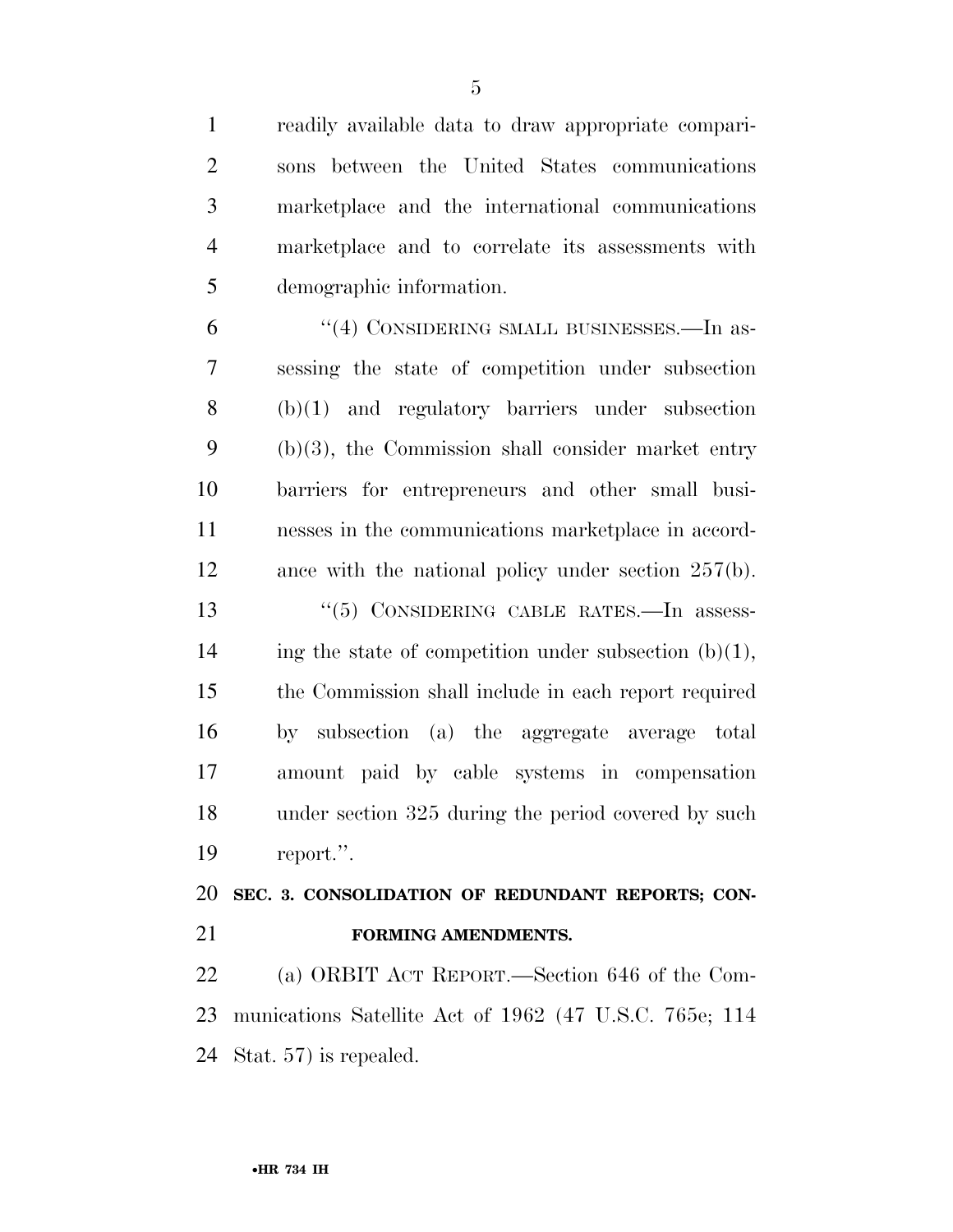| $\mathbf{1}$         | (b) SATELLITE COMPETITION REPORT.—Section 4 of                    |
|----------------------|-------------------------------------------------------------------|
| $\overline{2}$       | Public Law 109-34 (47 U.S.C. 703) is repealed.                    |
| 3                    | (c) INTERNATIONAL BROADBAND DATA REPORT.-                         |
| $\overline{4}$       | Section 103 of the Broadband Data Improvement Act (47)            |
| 5                    | U.S.C. 1303) is amended—                                          |
| 6                    | $(1)$ by striking subsection (b); and                             |
| 7                    | $(2)$ by redesignating subsections $(e)$ through $(e)$            |
| 8                    | as subsections (b) through (d), respectively.                     |
| 9                    | (d) STATUS OF COMPETITION IN THE MARKET FOR                       |
| 10                   | THE DELIVERY OF VIDEO PROGRAMMING REPORT.-Sec-                    |
| 11                   | tion 628 of the Communications Act of 1934 (47 U.S.C.             |
| 12                   | $548$ ) is amended—                                               |
|                      |                                                                   |
|                      | $(1)$ by striking subsection $(g)$ ;                              |
|                      | $(2)$ by redesignating subsection $(j)$ as sub-                   |
|                      | section $(g)$ ; and                                               |
| 13<br>14<br>15<br>16 | $(3)$ by transferring subsection $(g)$ (as redesig-               |
| 17                   | nated) so that it appears after subsection (f).                   |
| 18                   | (e) REPORT ON CABLE INDUSTRY PRICES.                              |
| 19                   | $(1)$ IN GENERAL.—Section 623 of the Commu-                       |
| 20                   | nications Act of 1934 (47 U.S.C. 543) is amended—                 |
|                      | $(A)$ by striking subsection $(k)$ ; and                          |
| 21<br>22             | by redesignating subsections<br>$\left( \mathrm{l}\right)$<br>(B) |
| 23                   | through $(o)$ as subsections $(k)$ through $(n)$ , re-            |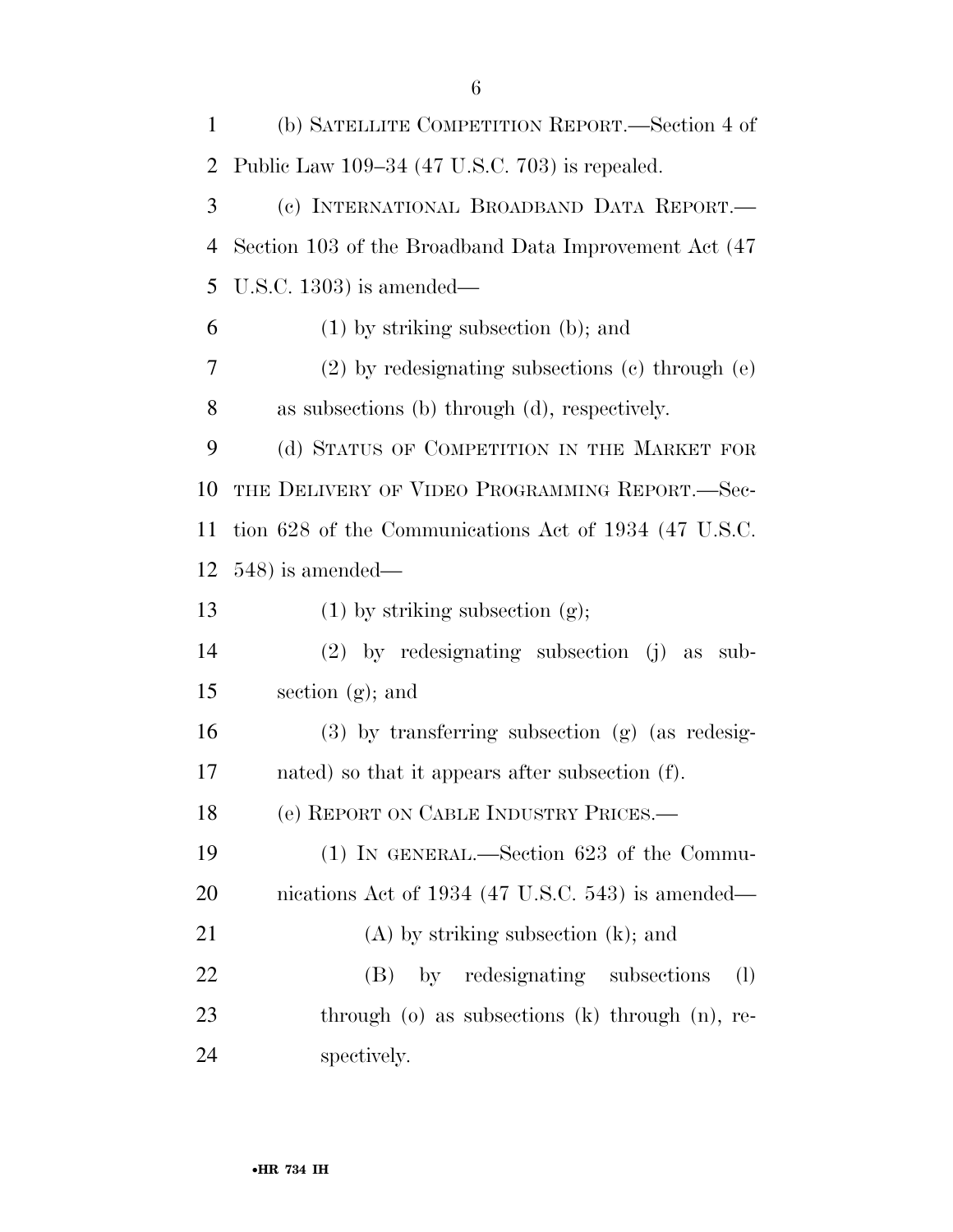$2 \qquad 613(a)(3)$  of the Communications Act of 1934 (47) 3 U.S.C.  $533(a)(3)$  is amended by striking " $623(1)$ " 4 and inserting " $623(k)$ ".

 (f) TRIENNIAL REPORT IDENTIFYING AND ELIMI- NATING MARKET ENTRY BARRIERS FOR ENTRE- PRENEURS AND OTHER SMALL BUSINESSES.—Section 257 of the Communications Act of 1934 (47 U.S.C. 257) is amended by striking subsection (c).

 (g) SECTION 706 REPORT.—Section 706 of the Tele- communications Act of 1996 (47 U.S.C. 1302) is amend-ed—

 (1) by amending subsection (b) to read as fol-lows:

 ''(b) DETERMINATION.—If the Commission deter- mines in its report under section 13 of the Communica- tions Act of 1934, after considering the availability of ad- vanced telecommunications capability to all Americans (in- cluding, in particular, elementary and secondary schools and classrooms), that advanced telecommunications capa- bility is not being deployed to all Americans in a reason- able and timely fashion, the Commission shall take imme- diate action to accelerate deployment of such capability by removing barriers to infrastructure investment and by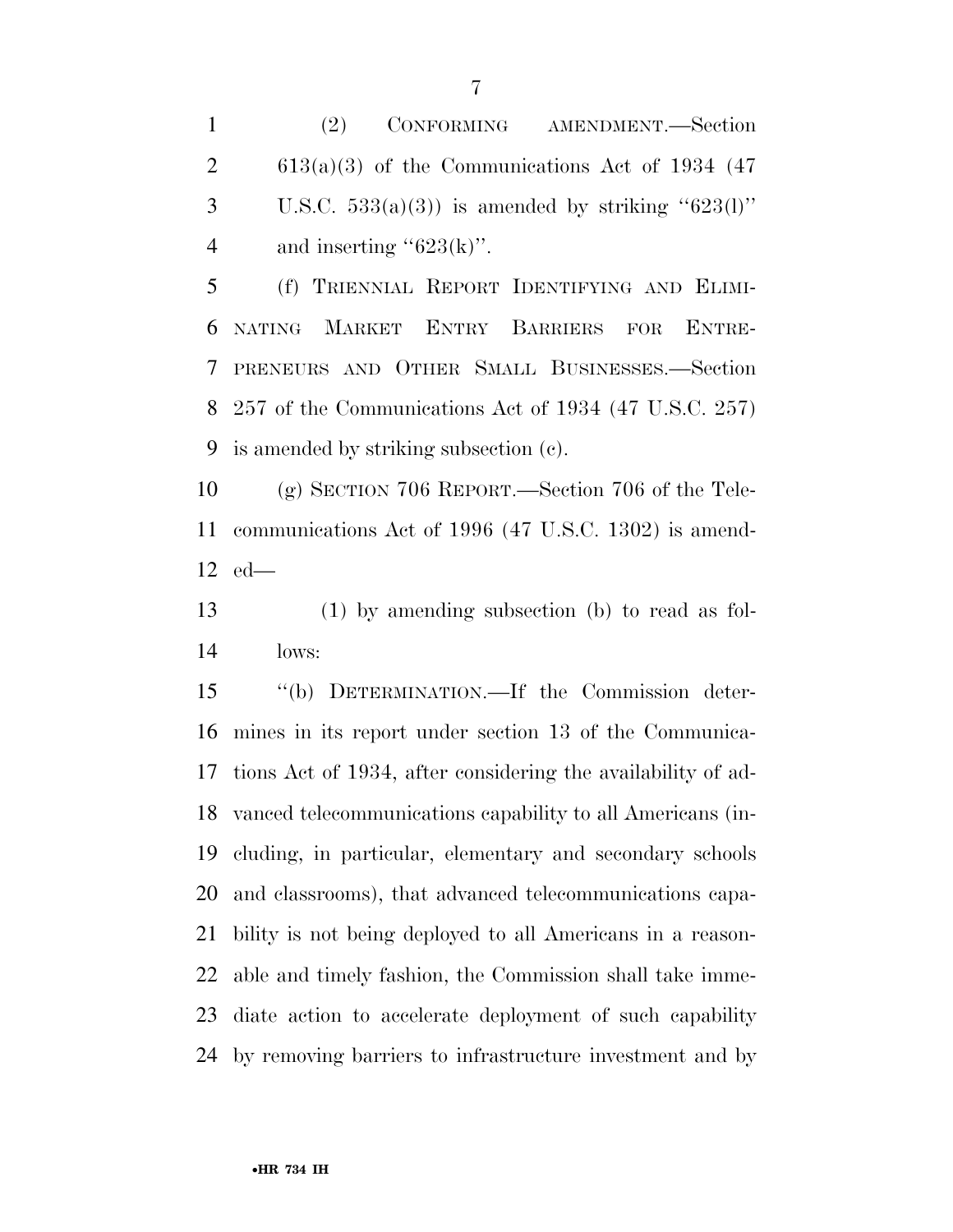| $\overline{4}$ | (3) in subsection (d), by striking "this sub-           |
|----------------|---------------------------------------------------------|
| 5              | section" and inserting "this section"; and              |
| 6              | $(4)$ by redesignating subsection $(d)$ as sub-         |
| 7              | section (c).                                            |
| 8              | (h) STATE OF COMPETITIVE MARKET CONDITIONS              |
| 9              | WITH RESPECT TO COMMERCIAL MOBILE RADIO SERV-           |
| 10             | ICES.—Section $332(e)(1)(C)$ of the Communications Act  |
| 11             | of 1934 (47 U.S.C. 332(c)(1)(C)) is amended by striking |
| 12             | the first and second sentences.                         |
| 13             | (i) PREVIOUSLY ELIMINATED ANNUAL REPORT.—               |
| 14             | (1) IN GENERAL.—Section 4 of the Commu-                 |
| 15             | nications Act of 1934 (47 U.S.C. 154) is amended—       |
| 16             | $(A)$ by striking subsection $(k)$ ; and                |
| 17             | by redesignating subsections<br>$\rm(l)$<br>(B)         |
| 18             | through $(o)$ as subsections $(k)$ through $(n)$ , re-  |
| 19             | spectively.                                             |
| 20             | (2) CONFORMING AMENDMENTS.—The Commu-                   |
| 21             | nications Act of 1934 is amended—                       |
| 22             | (A) in section $9(i)$ , by striking "In the             |
| 23             | Commission's annual report, the Commission              |
| 24             | shall prepare an analysis of its progress in de-        |
|                |                                                         |
|                |                                                         |

 promoting competition in the telecommunications mar-ket.'';

3 (2) by striking subsection (c);

•**HR 734 IH**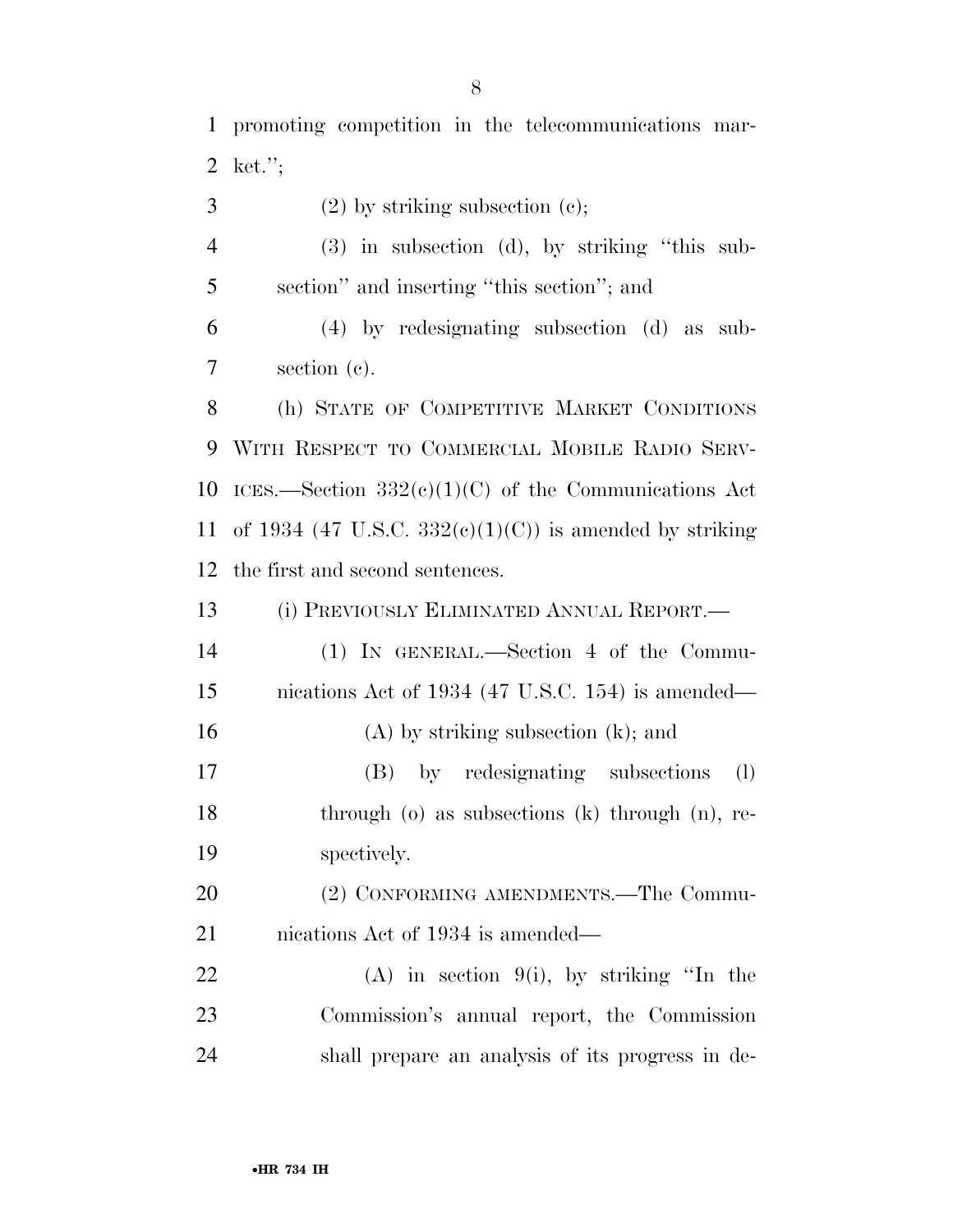| $\mathbf{1}$   | veloping such systems and" and inserting "The          |
|----------------|--------------------------------------------------------|
| $\overline{2}$ | Commission"; and                                       |
| 3              | (B) in section $309(j)(8)(B)$ , by striking the        |
| $\overline{4}$ | last sentence.                                         |
| 5              | (j) ADDITIONAL OUTDATED REPORTS.—The Com-              |
| 6              | munications Act of 1934 is further amended—            |
| 7              | $(1)$ in section 4—                                    |
| 8              | (A) in subsection (b) $(2)(B)(ii)$ , by striking       |
| 9              | "and shall furnish notice of such action" and          |
| 10             | all that follows through "subject of the waiver";      |
| 11             | and                                                    |
| 12             | (B) in subsection (g), by striking para-               |
| 13             | graph(2);                                              |
| 14             | $(2)$ in section 215—                                  |
| 15             | $(A)$ by striking subsection (b); and                  |
| 16             | (B) by redesignating subsection (c) as sub-            |
| 17             | section $(b)$ ;                                        |
| 18             | $(3)$ in section 227(e), by striking paragraph $(4)$ ; |
| 19             | $(4)$ in section 309(j)—                               |
| 20             | $(A)$ by striking paragraph $(12)$ ; and               |
| 21             | (B) in paragraph $(15)(C)$ , by striking               |
| 22             | clause $(iv);$                                         |
| 23             | $(5)$ in section 331(b), by striking the last sen-     |
| 24             | tence;                                                 |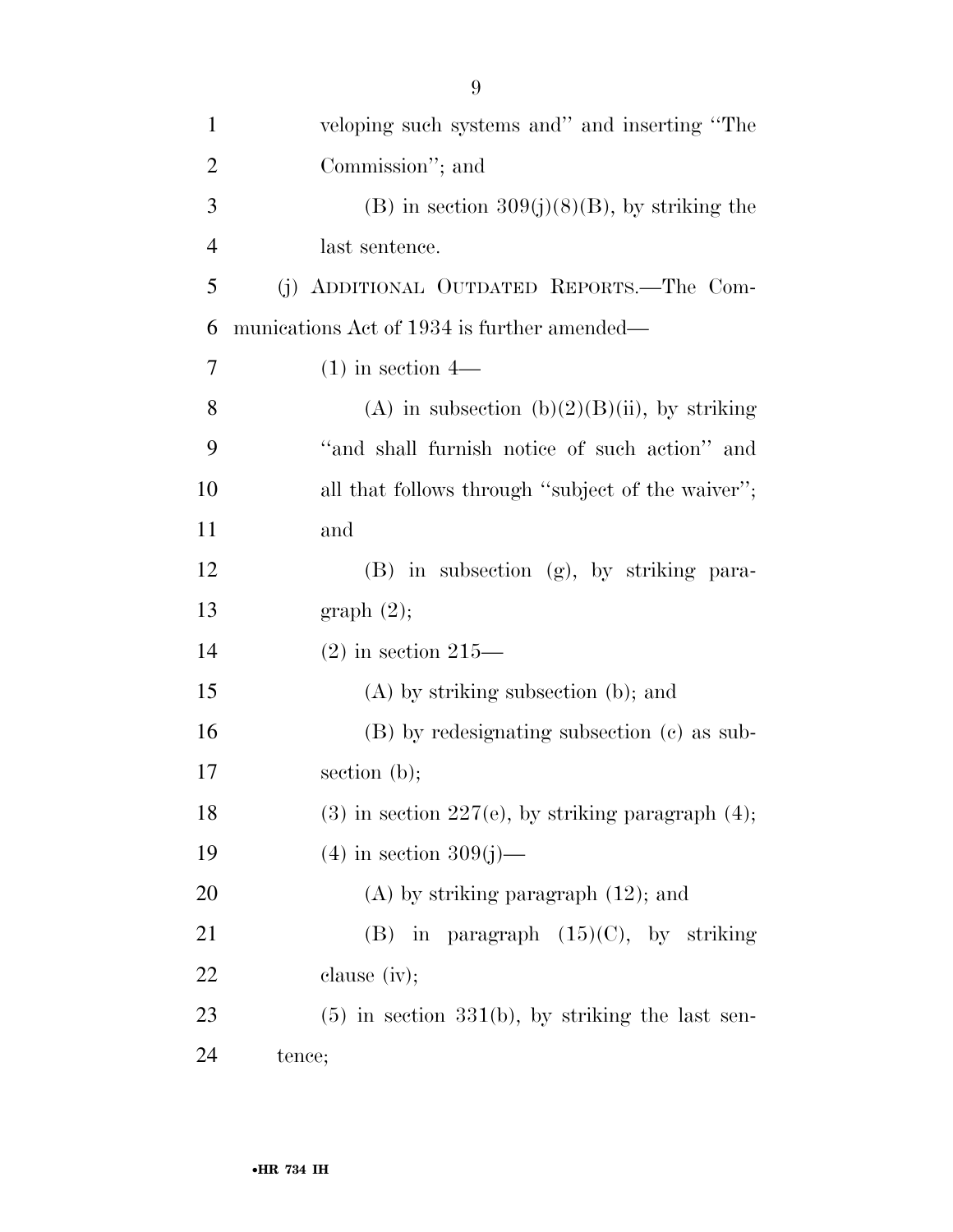| $\mathbf{1}$   | $(6)$ in section 336 $(e)$ , by amending paragraph     |
|----------------|--------------------------------------------------------|
| $\overline{2}$ | $(4)$ to read as follows:                              |
| 3              | "(4) REPORT.—The Commission shall annually             |
| $\overline{4}$ | advise the Congress on the amounts collected pursu-    |
| 5              | ant to the program required by this subsection.";      |
| 6              | $(7)$ in section 339(c), by striking paragraph $(1)$ ; |
| 7              | $(8)$ in section 396—                                  |
| 8              | $(A)$ by striking subsection (i);                      |
| 9              | $(B)$ in subsection $(k)$ —                            |
| 10             | $(i)$ in paragraph $(1)$ , by striking sub-            |
| 11             | paragraph $(F)$ ; and                                  |
| 12             | (ii) in paragraph $(3)(B)(iii)$ , by strik-            |
| 13             | ing subclause $(V)$ ;                                  |
| 14             | (C) in subsection $(l)(1)(B)$ , by striking            |
| 15             | "shall be included" and all that follows through       |
| 16             | "The audit report"; and                                |
| 17             | $(D)$ by striking subsection $(m)$ ;                   |
| 18             | $(9)$ in section 398(b)(4), by striking the third      |
| 19             | sentence;                                              |
| 20             | $(10)$ in section $624A(b)(1)$ —                       |
| 21             | (A) by striking "REPORT; REGULATIONS"                  |
| 22             | and inserting "REGULATIONS";                           |
| 23             | (B) by striking "Within 1 year after" and              |
| 24             | all that follows through "on means of assuring"        |